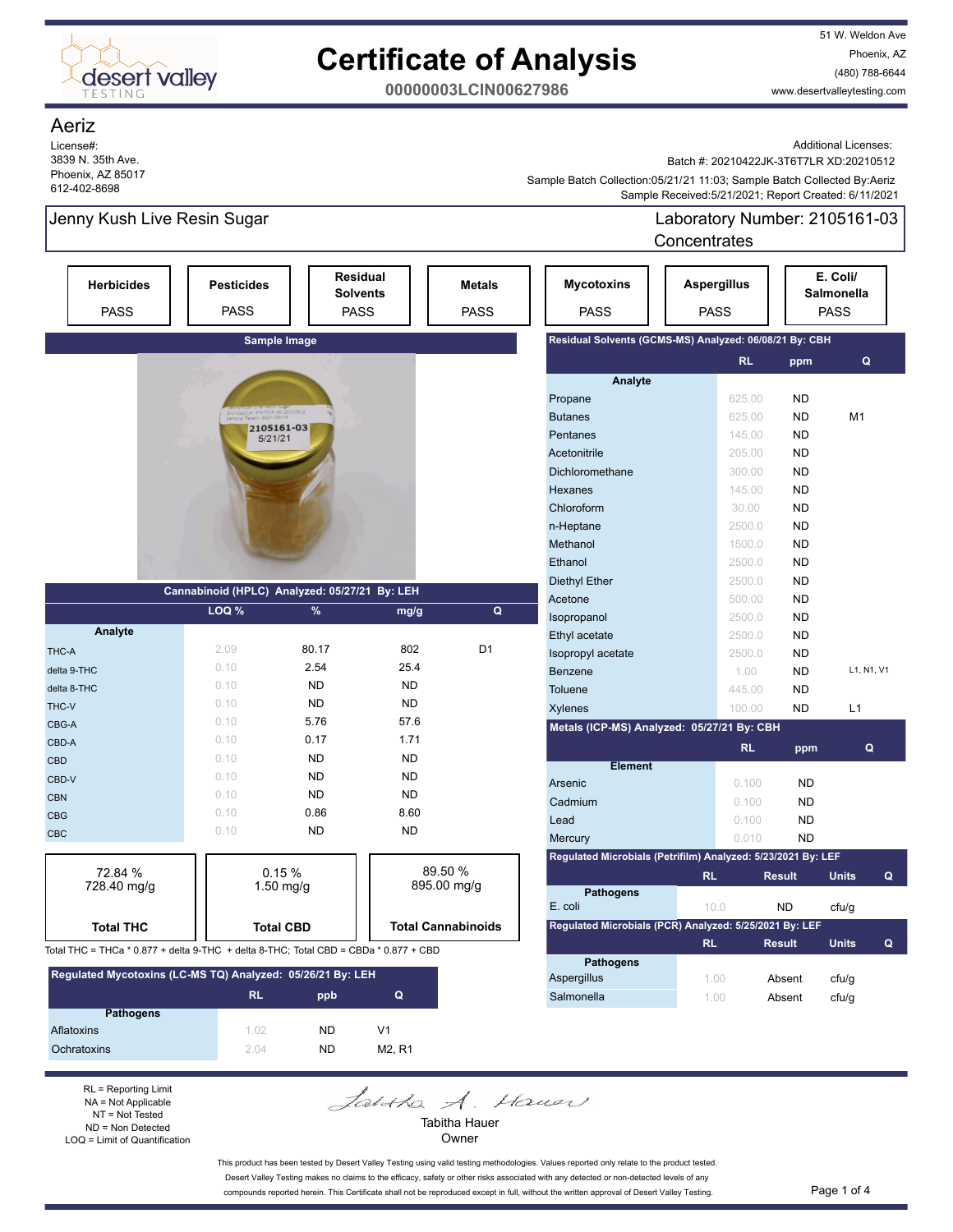

51 W. Weldon Ave Phoenix, AZ (480) 788-6644 www.desertvalleytesting.com

**00000003LCIN00627986**

### Aeriz

License#: 3839 N. 35th Ave. Phoenix, AZ 85017 612-402-8698

Additional Licenses:

 Sample Received:5/21/2021; Report Created: 6/11/2021 Sample Batch Collection:05/21/21 11:03; Sample Batch Collected By:Aeriz Batch #: 20210422JK-3T6T7LR XD:20210512

**Concentrates** 

## Jenny Kush Live Resin Sugar Laboratory Number: 2105161-03

| Pesticides (LC-MS TQ) Analyzed: 05/26/21 By: MLC |       |           |                |                   |           |           |                |  |
|--------------------------------------------------|-------|-----------|----------------|-------------------|-----------|-----------|----------------|--|
|                                                  | RL    | ppm       | Q              |                   | <b>RL</b> | ppm       | Q              |  |
| Analyte                                          |       |           |                | Analyte           |           |           |                |  |
| Acephate                                         | 0.204 | <b>ND</b> |                | Acequinocyl       | 1.02      | <b>ND</b> |                |  |
| Acetamiprid                                      | 0.102 | <b>ND</b> |                | Aldicarb          | 0.204     | <b>ND</b> |                |  |
| Azoxystrobin                                     | 0.102 | <b>ND</b> |                | <b>Bifenthrin</b> | 0.102     | <b>ND</b> |                |  |
| <b>Boscalid</b>                                  | 0.204 | <b>ND</b> |                | Carbaryl          | 0.102     | <b>ND</b> |                |  |
| Carbofuran                                       | 0.102 | <b>ND</b> |                | Chlorpyrifos      | 0.102     | <b>ND</b> |                |  |
| Diazinon                                         | 0.102 | <b>ND</b> |                | Dimethoate        | 0.102     | <b>ND</b> |                |  |
| Ethoprophos                                      | 0.102 | <b>ND</b> |                | Etofenprox        | 0.204     | <b>ND</b> |                |  |
| Etoxazole                                        | 0.102 | <b>ND</b> |                | Fenoxycarb        | 0.102     | <b>ND</b> |                |  |
| Fenpyroximate E                                  | 0.204 | <b>ND</b> |                | Flonicamid        | 0.509     | <b>ND</b> |                |  |
| Fludioxonil                                      | 0.204 | <b>ND</b> |                | Hexythiazox       | 0.509     | <b>ND</b> |                |  |
| Imazalil                                         | 0.102 | <b>ND</b> |                | Imidacloprid      | 0.204     | <b>ND</b> |                |  |
| Kresoxim-methyl                                  | 0.204 | <b>ND</b> |                | Malathion         | 0.102     | <b>ND</b> |                |  |
| Metalaxyl                                        | 0.102 | <b>ND</b> |                | Methiocarb        | 0.102     | <b>ND</b> |                |  |
| Methomyl                                         | 0.204 | <b>ND</b> |                | Myclobutanil      | 0.102     | <b>ND</b> | R1             |  |
| Naled                                            | 0.254 | <b>ND</b> |                | Oxamyl            | 0.509     | <b>ND</b> |                |  |
| Piperonyl butoxide                               | 1.02  | <b>ND</b> |                | Propiconazole     | 0.204     | <b>ND</b> |                |  |
| Propoxure                                        | 0.102 | ND.       |                | Spiromesifen      | 0.102     | <b>ND</b> |                |  |
| Spirotetramat                                    | 0.102 | <b>ND</b> |                | Spiroxamine       | 0.204     | <b>ND</b> |                |  |
| Tebuconazole                                     | 0.204 | <b>ND</b> |                | Thiacloprid       | 0.102     | <b>ND</b> |                |  |
| Thiamethoxam                                     | 0.102 | <b>ND</b> |                | Trifloxystrobin   | 0.102     | <b>ND</b> |                |  |
| Abamectin                                        | 0.254 | <b>ND</b> |                | <b>Bifenazate</b> | 0.102     | <b>ND</b> | V <sub>1</sub> |  |
| Chlorantraniliprole                              | 0.102 | <b>ND</b> |                | Clofentezine      | 0.102     | <b>ND</b> |                |  |
| Cyfluthrin                                       | 0.509 | <b>ND</b> |                | Cypermethrin      | 0.509     | <b>ND</b> |                |  |
| Daminozide                                       | 0.509 | <b>ND</b> |                | DDVP (Dichlorvos) | 0.051     | <b>ND</b> |                |  |
| Fipronil                                         | 0.204 | <b>ND</b> |                | Paclobutrazol     | 0.204     | <b>ND</b> |                |  |
| Permethrins                                      | 0.102 | <b>ND</b> |                | Phosmet           | 0.102     | <b>ND</b> |                |  |
| Prallethrin                                      | 0.102 | <b>ND</b> | V <sub>1</sub> | Pyrethrins        | 0.509     | <b>ND</b> |                |  |
| Pyridaben                                        | 0.102 | <b>ND</b> |                | Spinosad          | 0.102     | <b>ND</b> |                |  |
| Chlorfenapyr                                     | 1.02  | <b>ND</b> |                |                   |           |           |                |  |

## **Herbicides (LC-MS TQ) Analyzed: 06/05/21 By: MLC**

**Q**

# **RL ppm**

**Analyte** Pendimethalin 0.051 ND

RL = Reporting Limit NA = Not Applicable NT = Not Tested ND = Non Detected LOQ = Limit of Quantification

Jantha A. Hauer

Tabitha Hauer Owner

This product has been tested by Desert Valley Testing using valid testing methodologies. Values reported only relate to the product tested. Desert Valley Testing makes no claims to the efficacy, safety or other risks associated with any detected or non-detected levels of any compounds reported herein. This Certificate shall not be reproduced except in full, without the written approval of Desert Valley Testing. Page 2 of 4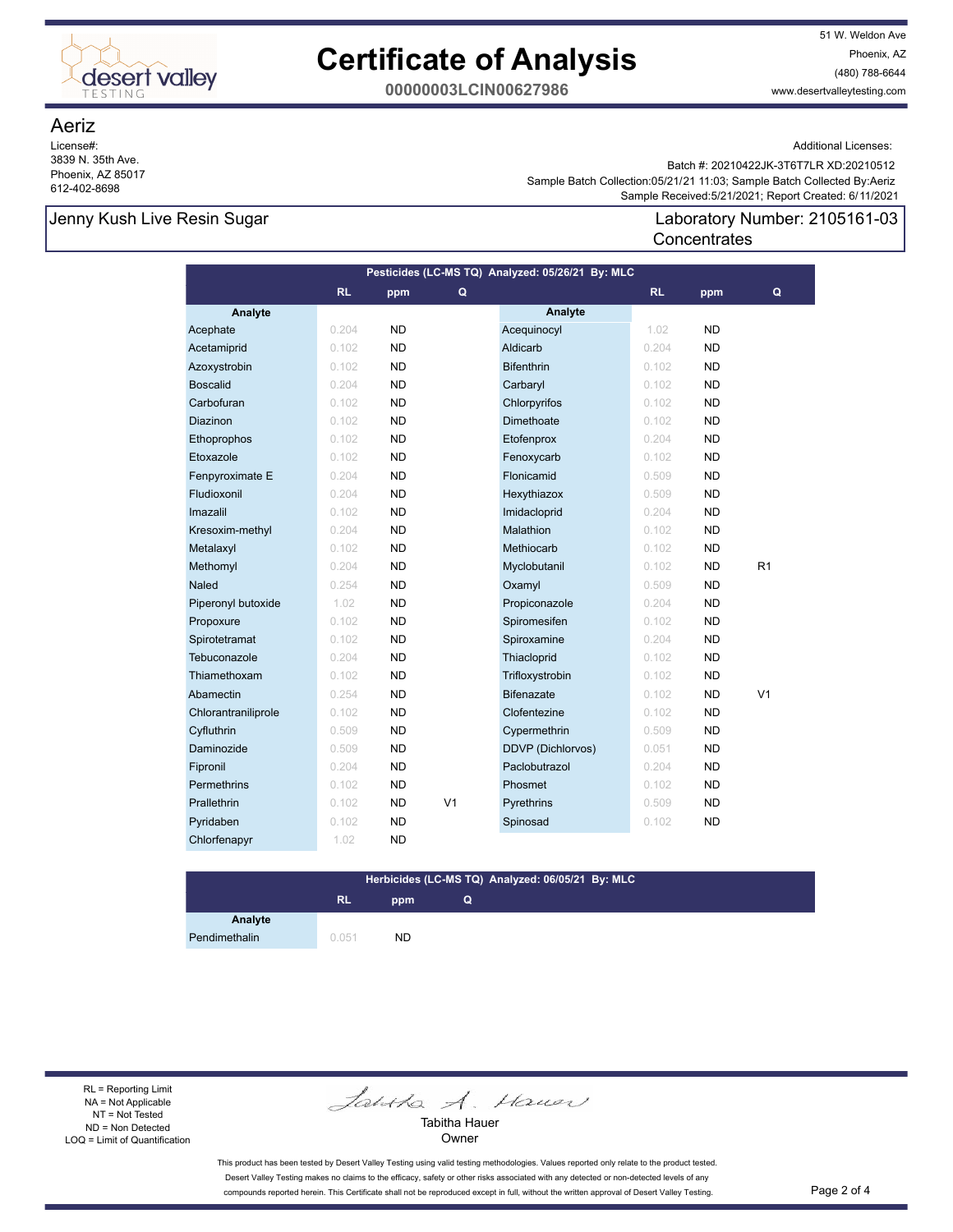

51 W. Weldon Ave Phoenix, AZ (480) 788-6644 www.desertvalleytesting.com

**00000003LCIN00627986**

### Aeriz

License#: 3839 N. 35th Ave. Phoenix, AZ 85017

| Non-Regulated Microbials (PetriFilms) Analyzed: By: |           |               |              |    |  |  |
|-----------------------------------------------------|-----------|---------------|--------------|----|--|--|
|                                                     | <b>RL</b> | <b>Result</b> | <b>Units</b> | Q  |  |  |
| <b>Pathogens</b>                                    |           |               |              |    |  |  |
| <b>Total Coliform</b>                               | NT        | NT            | cfu/q        | Q3 |  |  |
| Yeast                                               | NT        | NT            | cfu/q        | Q3 |  |  |
| Mold                                                | NT        | NT            | cfu/q        | Q3 |  |  |
| Aerobic Bacteria                                    | NT        | NT            | cfu/q        | Q3 |  |  |
| Enterobacteria                                      | NT        | NT            | cfu/q        | Q3 |  |  |

| Water Activity (Moisture Reacter) Analyzed: By: |           |           |                |  |  |  |
|-------------------------------------------------|-----------|-----------|----------------|--|--|--|
|                                                 |           | <b>AW</b> | Q              |  |  |  |
| Compound                                        |           |           |                |  |  |  |
| <b>Water Activity</b>                           |           | <b>NT</b> | Q3             |  |  |  |
| Moisture (Drying Oven) Analyzed: By:            |           |           |                |  |  |  |
|                                                 |           | $\%$      | Q              |  |  |  |
| Compound                                        |           |           |                |  |  |  |
| <b>Percent Moisture</b>                         | <b>NT</b> | NT        | O <sub>3</sub> |  |  |  |
| pH Test (HannHI11310) Analyzed: By:             |           |           |                |  |  |  |
|                                                 |           | <b>NA</b> | Q              |  |  |  |
| Compound                                        |           |           |                |  |  |  |
| рH                                              |           | NT        | O3             |  |  |  |

Additional Licenses:

Batch #: 20210422JK-3T6T7LR XD:20210512

Sample Battri Collection.to/iz in 1.03, Sample Battri Collection.to/iz in 1.03, Sample Battri Collection.to/iz<br>Sample Received:5/21/2021; Report Created: 6/11/2021 Sample Batch Collection:05/21/21 11:03; Sample Batch Collected By:Aeriz

## Jenny Kush Live Resin Sugar Laboratory Number: 2105161-03 **Concentrates**

| <b>Terpenes (GCMS-MS)</b>   | <b>Analyzed: 05/26/21</b> | By: JVR   |    |
|-----------------------------|---------------------------|-----------|----|
|                             | mg/g                      | %         | Q  |
| Compound                    |                           |           |    |
| alpha-Bisabolol             | <b>ND</b>                 | <b>ND</b> | Q3 |
| (-)-Borneol and (+)-Borneol | <b>ND</b>                 | <b>ND</b> | Q3 |
| Camphene                    | <b>ND</b>                 | <b>ND</b> | Q3 |
| Camphor                     | <b>ND</b>                 | <b>ND</b> | Q3 |
| beta-Caryophyllene          | <b>ND</b>                 | <b>ND</b> | Q3 |
| trans-Caryophyllene         | 10.3                      | 1.03      | Q3 |
| Caryophyllene Oxide         | <b>ND</b>                 | <b>ND</b> | Q3 |
| alpha-Cedrene               | 1.59                      | 0.16      | Q3 |
| Cedrol                      | <b>ND</b>                 | <b>ND</b> | Q3 |
| Endo-fenchyl Alcohol        | <b>ND</b>                 | <b>ND</b> | Q3 |
| Eucalyptol                  | <b>ND</b>                 | <b>ND</b> | Q3 |
| Fenchone                    | <b>ND</b>                 | <b>ND</b> | Q3 |
| Geraniol                    | <b>ND</b>                 | <b>ND</b> | Q3 |
| Geranyl acetate             | <b>ND</b>                 | <b>ND</b> | Q3 |
| Guaiol                      | <b>ND</b>                 | <b>ND</b> | Q3 |
| Hexahydrothymol             | <b>ND</b>                 | <b>ND</b> | Q3 |
| alpha-Humulene              | 4.39                      | 0.44      | Q3 |
| Isoborneol                  | <b>ND</b>                 | <b>ND</b> | Q3 |
| Isopulegol                  | <b>ND</b>                 | <b>ND</b> | Q3 |
| Limonene                    | 6.32                      | 0.63      | Q3 |
| Linalool                    | 2.82                      | 0.28      | Q3 |
| p-Mentha-1,5-diene          | <b>ND</b>                 | <b>ND</b> | Q3 |
| beta-Myrcene                | 13.0                      | 1.30      | Q3 |
| trans-Nerolidol             | <b>ND</b>                 | <b>ND</b> | Q3 |
| Ocimene                     | <b>ND</b>                 | <b>ND</b> | Q3 |
| alpha-Pinene                | <b>ND</b>                 | <b>ND</b> | Q3 |
| beta-Pinene                 | <b>ND</b>                 | <b>ND</b> | Q3 |
| Pulegone                    | <b>ND</b>                 | <b>ND</b> | Q3 |
| Sabinene                    | <b>ND</b>                 | <b>ND</b> | Q3 |
| Sabinene Hydrate            | <b>ND</b>                 | <b>ND</b> | Q3 |
| gamma-Terpinene             | <b>ND</b>                 | <b>ND</b> | Q3 |
| alpha-Terpinene             | <b>ND</b>                 | <b>ND</b> | Q3 |
| 3-Carene                    | ND                        | <b>ND</b> | Q3 |
| <b>Terpineol</b>            | <b>ND</b>                 | <b>ND</b> | Q3 |
| Terpinolene                 | ND                        | <b>ND</b> | Q3 |
| Valencene                   | <b>ND</b>                 | <b>ND</b> | Q3 |
| <b>Nerol</b>                | ND                        | <b>ND</b> | Q3 |
| cis-Nerolidol               | <b>ND</b>                 | <b>ND</b> | Q3 |
| <b>Total Terpenes</b>       | 38.30                     | 3.83      | Q3 |

RL = Reporting Limit NA = Not Applicable NT = Not Tested ND = Non Detected LOQ = Limit of Quantification

Jantha A. Hauer

Tabitha Hauer Owner

This product has been tested by Desert Valley Testing using valid testing methodologies. Values reported only relate to the product tested. Desert Valley Testing makes no claims to the efficacy, safety or other risks associated with any detected or non-detected levels of any compounds reported herein. This Certificate shall not be reproduced except in full, without the written approval of Desert Valley Testing. Page 3 of 4